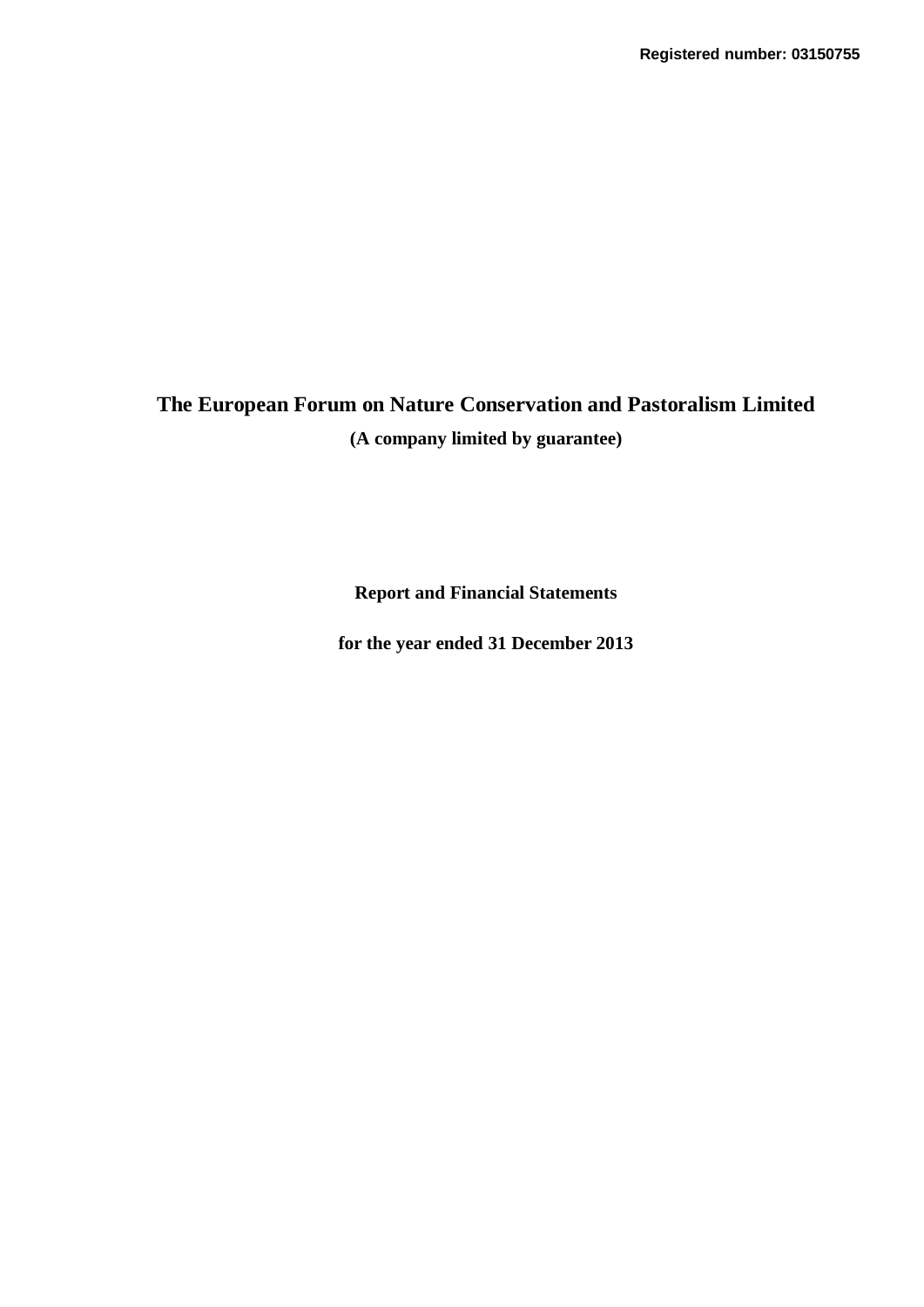## **Company Information**

| <b>Directors</b>            | Dr D I McCracken<br>K I MacRae<br>D G L Jones<br>Dr B Dunford<br>Dr C Hindmarch<br>G A R Beaufoy<br>Dr X A M Poux<br>A Brown<br>Y Kazakova |
|-----------------------------|--------------------------------------------------------------------------------------------------------------------------------------------|
| <b>Company secretary</b>    | K I MacRae                                                                                                                                 |
| <b>Registered number</b>    | 03150755                                                                                                                                   |
| <b>Registered office</b>    | 97 Oakwell Court<br>Hamsterley Vale<br>Derwentside<br>Co Durham<br><b>NE177BE</b>                                                          |
| <b>Independent auditors</b> | Ernst & Young LLP<br><b>Barony House</b><br>Stoneyfield Business Park<br>Stoneyfield<br>Inverness<br>Scotland<br><b>IV2 7PA</b>            |
| <b>Bankers</b>              | The Royal Bank of Scotland<br>Main Street<br>Bowmore<br>Isle of Islay<br>PA43 7JJ                                                          |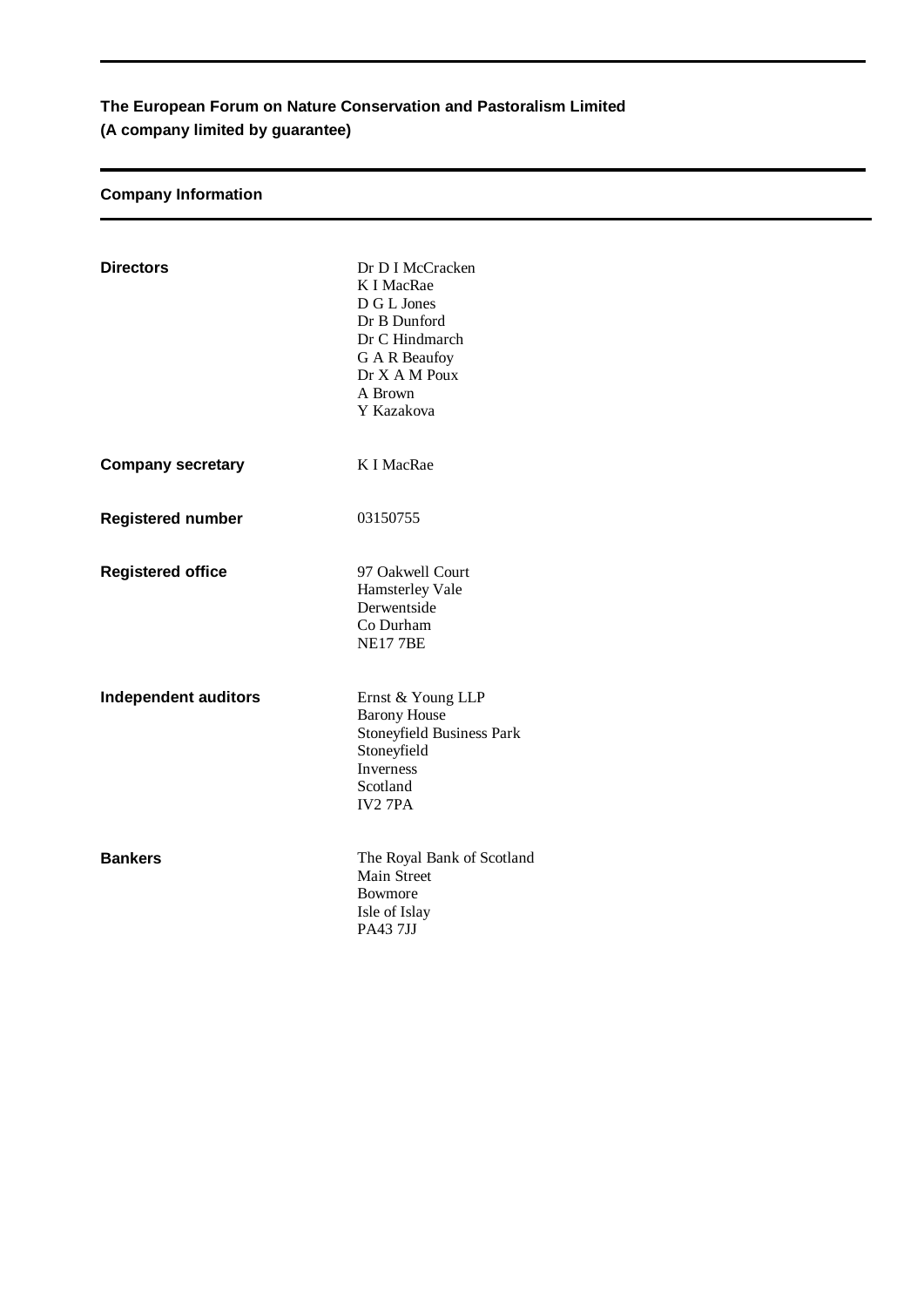## **Directors' report for the year ended 31 December 2013**

The directors present their report and the financial statements for the year ended 31 December 2013.

## **Directors**

The directors who served during the year were:

Dr D I McCracken K I MacRae D G L Jones Dr B Dunford Dr C Hindmarch G A R Beaufoy Dr X A M Poux A Brown Y Kazakova

### **Directors' responsibilities statement**

The directors are responsible for preparing the Directors' report and the financial statements in accordance with applicable law and regulations.

Company law requires the directors to prepare financial statements for each financial year. Under that law the directors have elected to prepare the financial statements in accordance with United Kingdom Generally Accepted Accounting Practice (United Kingdom Accounting Standards and applicable law). Under company law the directors must not approve the financial statements unless they are satisfied that they give a true and fair view of the state of affairs of the Company and of the profit or loss of the Company for that period. In preparing these financial statements, the directors are required to:

- select suitable accounting policies and then apply them consistently;
- make judgments and accounting estimates that are reasonable and prudent;
- · prepare the financial statements on the going concern basis unless it is inappropriate to presume that the Company will continue in business.

The directors are responsible for keeping adequate accounting records that are sufficient to show and explain the Company's transactions and disclose with reasonable accuracy at any time the financial position of the Company and enable them to ensure that the financial statements comply with the Companies Act 2006. They are also responsible for safeguarding the assets of the Company and hence for taking reasonable steps for the prevention and detection of fraud and other irregularities.

## **Disclosure of information to auditors**

Each of the persons who are directors at the time when this Directors' report is approved has confirmed that:

- so far as that director is aware, there is no relevant audit information of which the Company's auditors are unaware, and
- that director has taken all the steps that ought to have been taken as a director in order to be aware of any relevant audit information and to establish that the Company's auditors are aware of that information.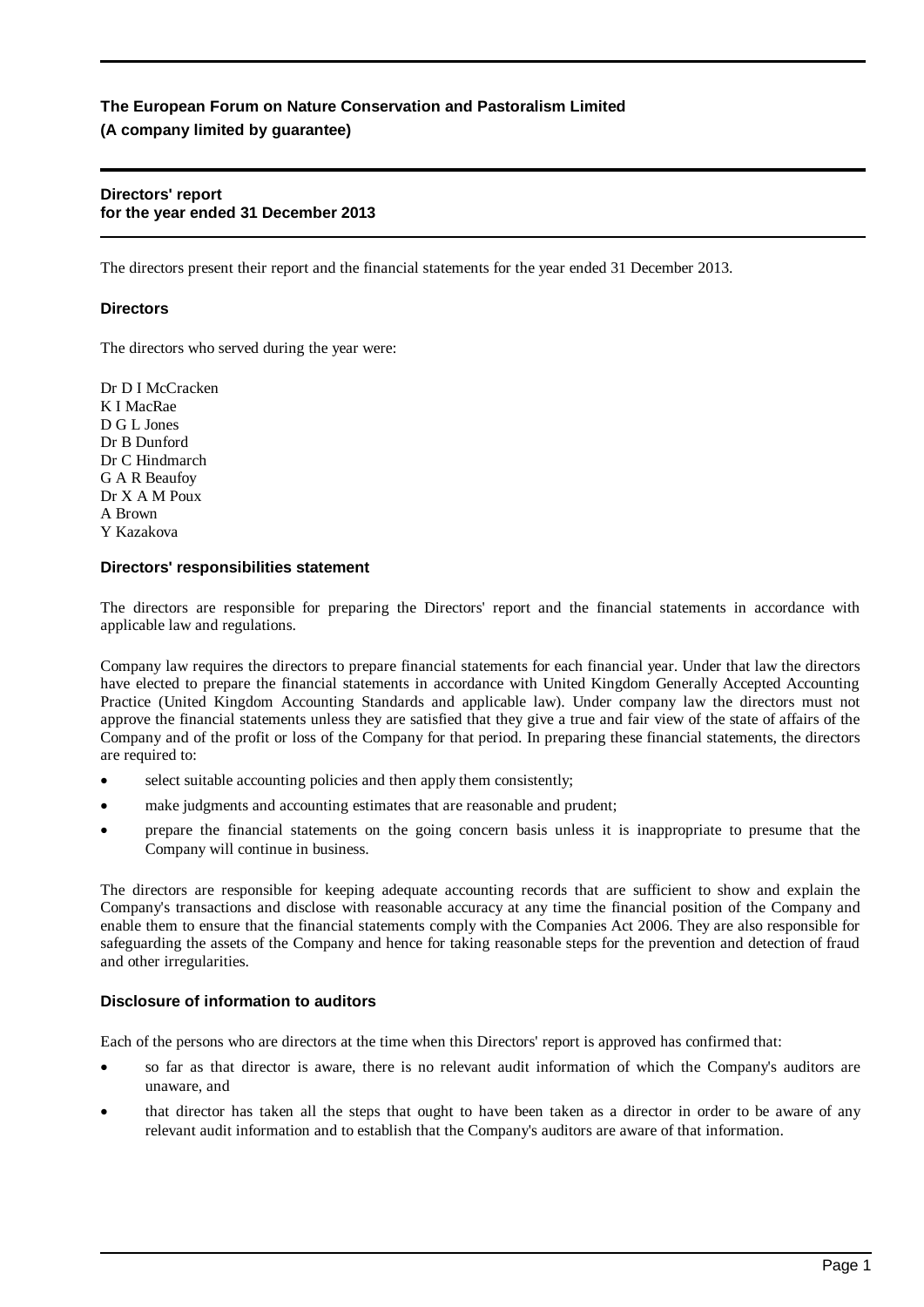## **Directors' report for the year ended 31 December 2013**

## **Auditors**

The auditors, Ernst & Young LLP, will be proposed for reappointment in accordance with section 485 of the Companies Act 2006.

In preparing this report, the directors have taken advantage of the small companies exemptions provided by section 415A of the Companies Act 2006.

This report was approved by the board and signed on its behalf.

**D G L Jones Director**

Date: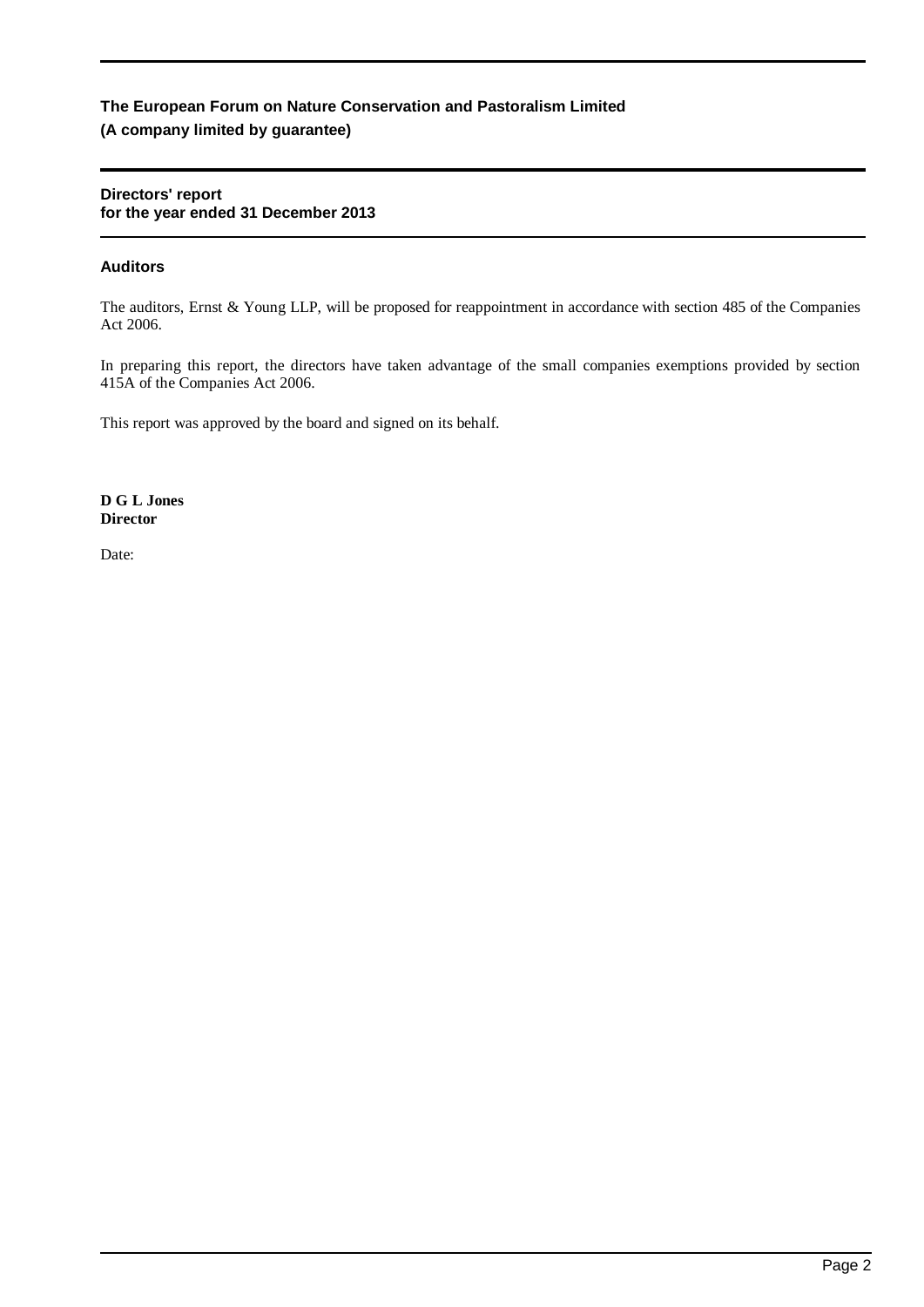## **Strategic report for the year ended 31 December 2013**

### *Introduction*

The directors present their strategic review for the year ended 31 December 2013.

### *Business review*

The principal activity of the company in the year under review was that of a non-profit making organisation with its main aim being to increase the understanding of the high nature conservation and culture value of certain farming systems.

2013 has been a difficult year for the Forum, but one which ends with our finances intact and some real success stories on the ground.

We failed to be awarded a DG Environment NGO support grant for the first time since 2009, which was before our recent period of expansion and consolidation. An ongoing DG Enlargement project, payrolls to administer in the UK and Bulgaria and a number of projects to run within the year prevented us running a minimal core operation, putting our finances and human resources under huge stress. Staff numbers and staff hours were cut; nonetheless the remaining personnel gave over £100,000 worth of time without pay.

Part of this in kind contribution was on our work on pastures in the context of the current Common Agricultural Policy reform. Sadly we had to struggle to ensure that the gains made in the main Regulations were not lost in the Commission's delegated acts.

On the project front, the highlight was undoubtedly Ireland, where we acknowledge the generosity and understanding shown by the Heritage Council in filling our project funding gap. As a result we were able to play a role in getting HNV farming into the forthcoming Rural Development Programme and in securing funding for the Aran Life project.

Interesting work was also carried out on common pastures in Bulgaria, building relationships with local authorities there, and in the North Pennines AONB. We took part in consortia working on two major EU level pieces of relevant consultancy; sadly the demands made were so far in excess of the funding available that they added to, rather than reduced, the pressure on key staff mambers.

We end the year relieved that through a combination of financial management and favourable exchange rate movements we have managed to record a small surplus. Although the board is aware that another year like 2013 will be very difficult to weather, we have put a contingency plan in place for 2014.

### *Principal risks and uncertainties*

The company applies for project funding each year from bodies such as the EU. Future projects to be carried out are dependent on obtaining grant funding, which cannot be guaranteed. The cost base of the company is flexible, so as to match the level of activity carried out. The company has access to short term unsecured loans from related parties to bridge funding gaps while awaiting grant payments, which may be paid retrospectively. As explained in the business review above, the directors have put in place a contingency plan for 2014 to cover the eventuality that project funding is not obtained to cover the current cost base.

This report was approved by the board on and signed on and signed on its behalf.

**D G L Jones Director**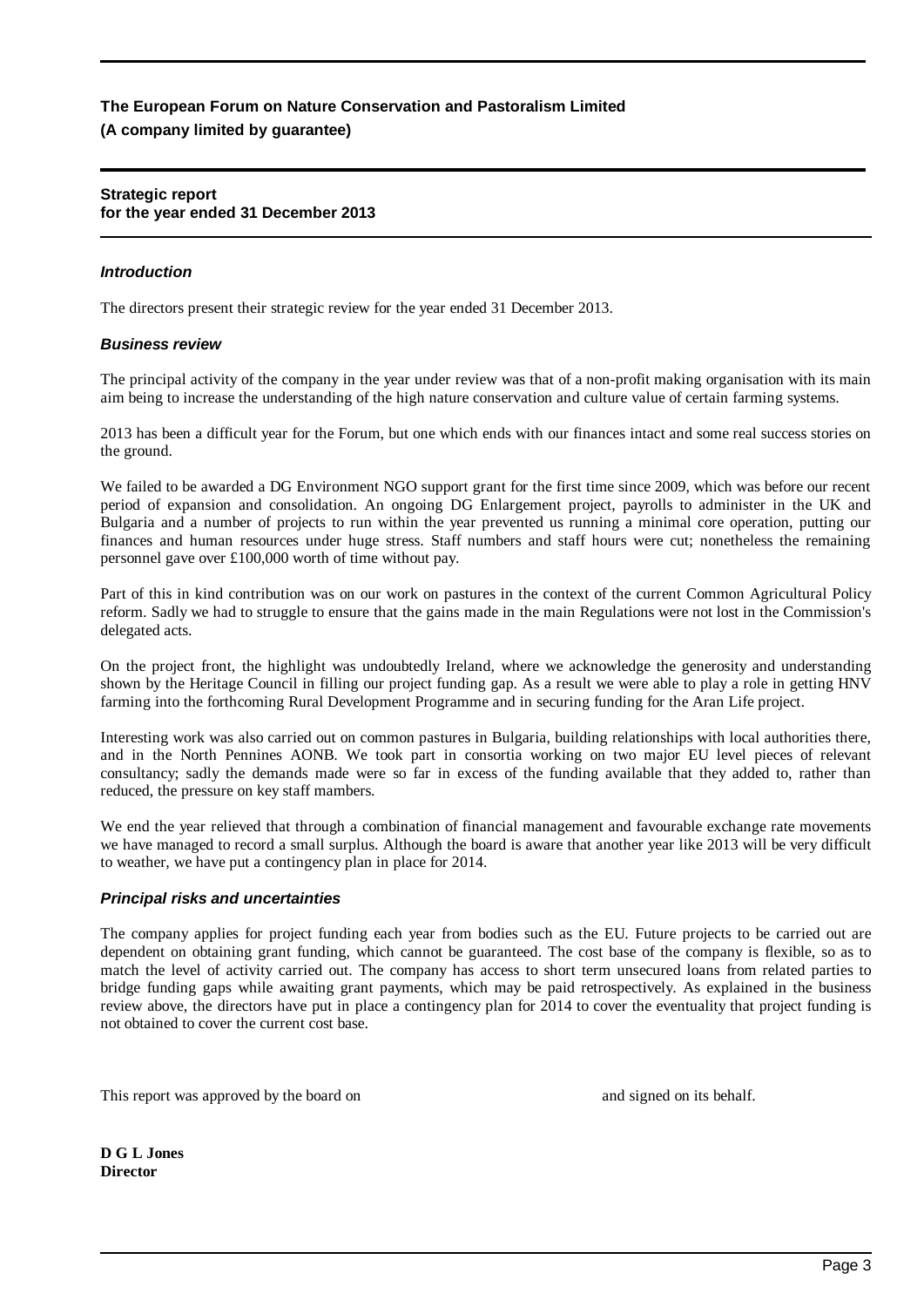## **Independent auditors' report to the members of The European Forum on Nature Conservation and Pastoralism Limited**

We have audited the financial statements of The European Forum on Nature Conservation and Pastoralism Limited for the year ended 31 December 2013, which comprise the Profit and loss account, the Balance sheet and the related notes 1 to 9. The financial reporting framework that has been applied in their preparation is applicable law and the Financial Reporting Standard for Smaller Entities (effective April 2008) (United Kingdom Generally Accepted Accounting Practice applicable to Smaller Entities).

This report is made solely to the Company's members, as a body, in accordance with Chapter 3 of Part 16 of the Companies Act 2006. Our audit work has been undertaken so that we might state to the Company's members those matters we are required to state to them in an Auditors' report and for no other purpose. To the fullest extent permitted by law, we do not accept or assume responsibility to anyone other than the Company and the Company's members as a body, for our audit work, for this report, or for the opinions we have formed.

### **Respective responsibilities of directors and auditors**

As explained more fully in the Directors' Responsibilities Statement set out on page 2, the directors are responsible for the preparation of the financial statements and for being satisfied that they give a true and fair view. Our responsibility is to audit and express an opinion on the financial statements in accordance with applicable law and International Standards on Auditing (UK and Ireland). Those standards require us to comply with the Auditing Practices Board's Ethical Standards for Auditors.

### **Scope of the audit of the financial statements**

An audit involves obtaining evidence about the amounts and disclosures in the financial statements sufficient to give reasonable assurance that the financial statements are free from material misstatement, whether caused by fraud or error. This includes an assessment of: whether the accounting policies are appropriate to the Company's circumstances and have been consistently applied and adequately disclosed; the reasonableness of significant accounting estimates made by the directors; and the overall presentation of the financial statements. In addition, we read all the financial and non-financial information in the Report and Financial Statements to identify material inconsistencies with the audited financial statements and to identify any information that is apparently materially incorrect based on, or materially inconsistent with, the knowledge acquired by us in the course of performing our audit. If we become aware of any apparent material misstatements or inconsistencies we consider the implications for our report.

## **Opinion on financial statements**

In our opinion the financial statements:

- give a true and fair view of the state of the Company's affairs as at 31 December 2013 and of its profit for the year then ended;
- have been properly prepared in accordance with United Kingdom Generally Accepted Accounting Practice applicable to Smaller Entities; and
- have been prepared in accordance with the requirements of the Companies Act 2006.

### **Opinion on other matter prescribed by the Companies Act 2006**

In our opinion the information given in the Strategic report and the Directors' report for the financial year for which the financial statements are prepared is consistent with the financial statements.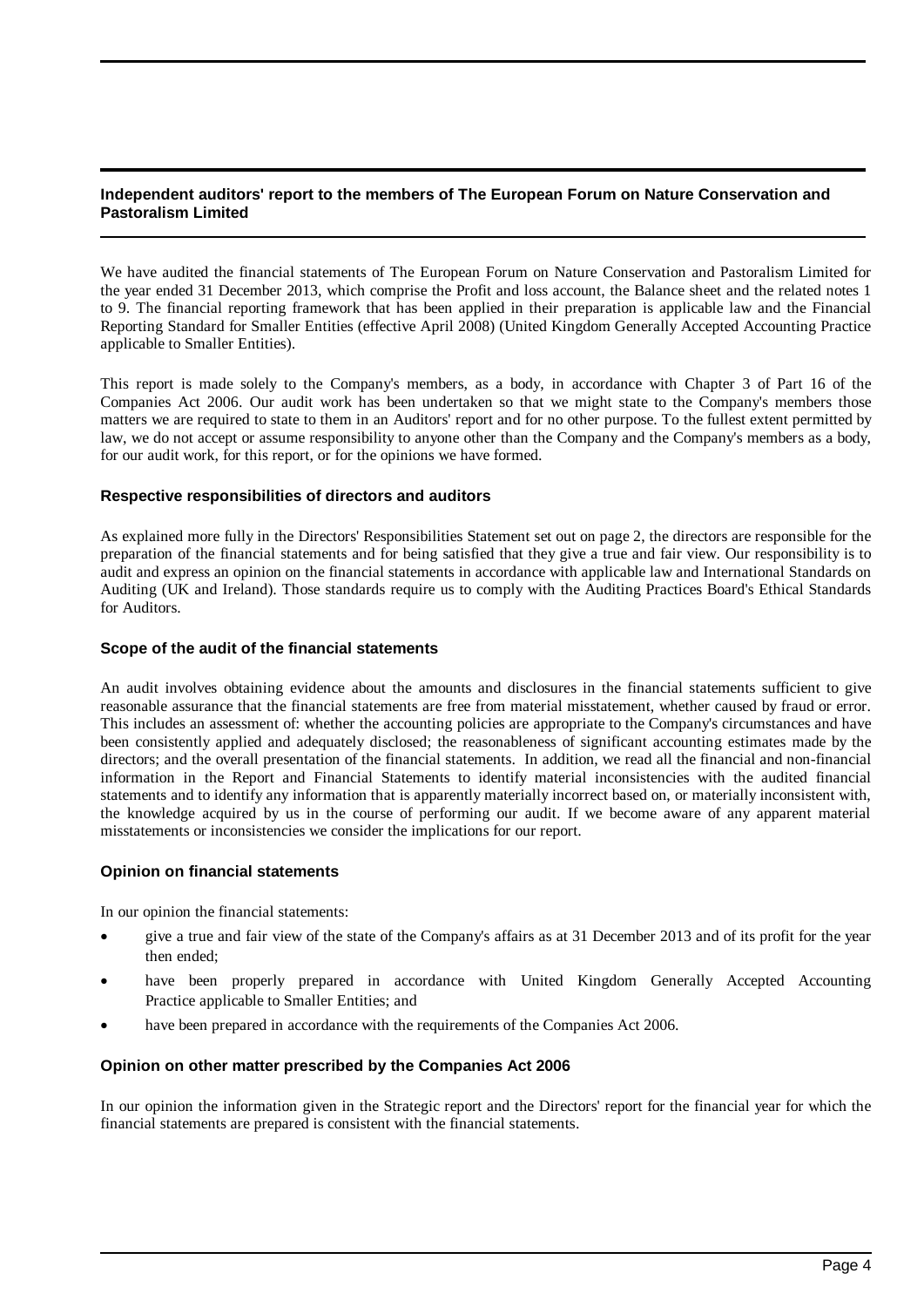## **Independent auditors' report to the members of The European Forum on Nature Conservation and Pastoralism Limited**

## **Matters on which we are required to report by exception**

We have nothing to report in respect of the following matters where the Companies Act 2006 requires us to report to you if, in our opinion:

- · adequate accounting records have not been kept, or returns adequate for our audit have not been received from branches not visited by us; or
- · the financial statements are not in agreement with the accounting records and returns; or
- · certain disclosures of directors' remuneration specified by law are not made; or
- we have not received all the information and explanations we require for our audit; or
- the directors were not entitled to prepare the financial statements in accordance with the small companies regime and take advantage of the small companies' exemption in preparing the Directors' report.

Peter Mearns (Senior statutory auditor) for and on behalf of **Ernst & Young LLP** Statutory Auditor Inverness Date: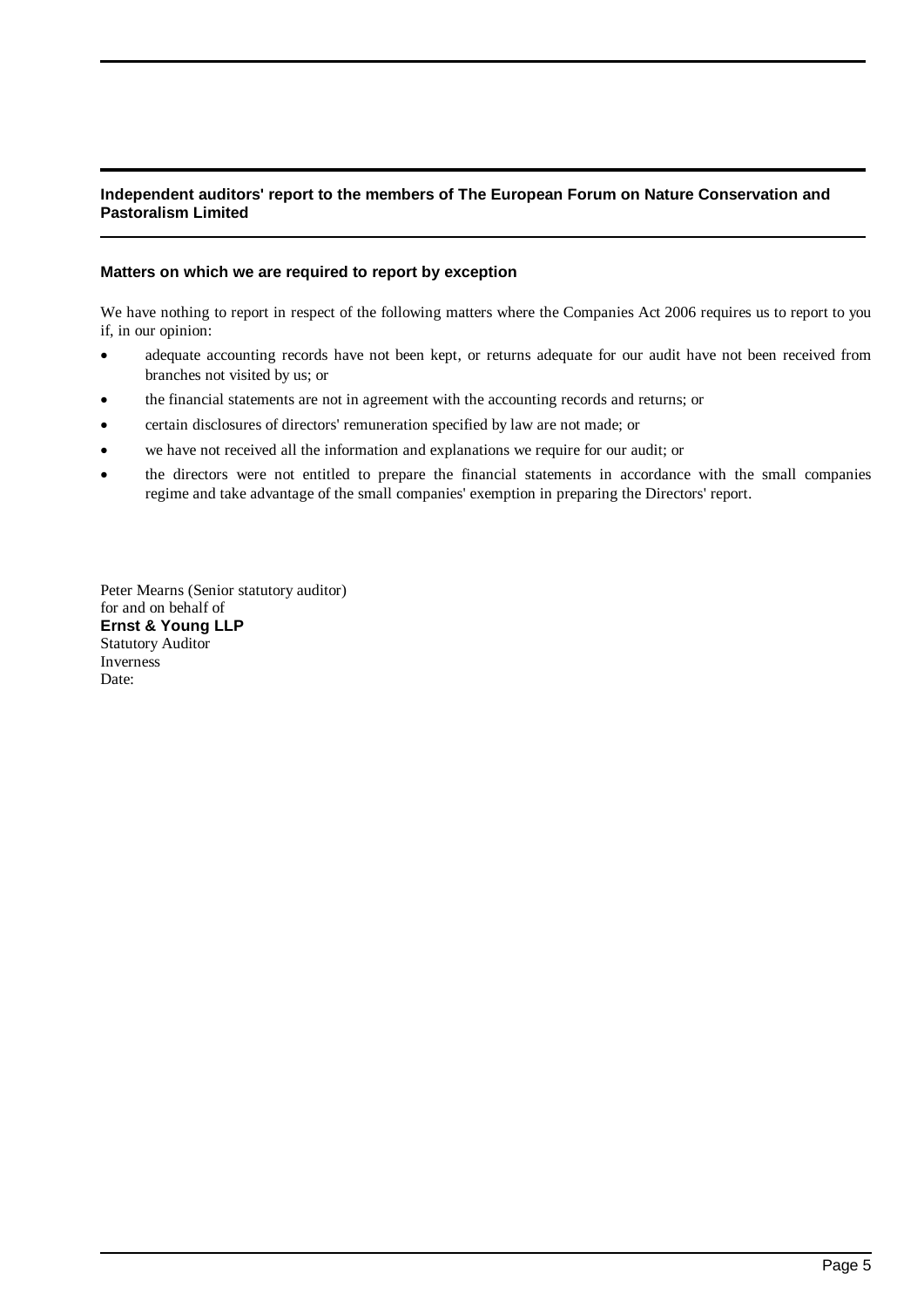## **Profit and loss account for the year ended 31 December 2013**

|                                               | <b>Note</b>    | 2013<br>£  | 2012<br>£  |
|-----------------------------------------------|----------------|------------|------------|
| <b>Turnover</b>                               | $\mathbf{1}$   | 97,575     | 42,951     |
| Administrative expenses                       |                | (174, 331) | (581, 862) |
| Other operating income                        | $\overline{2}$ | 86,919     | 544,949    |
| <b>Operating profit</b>                       | 3              | 10,163     | 6,038      |
| Interest payable and similar charges          |                | (2,655)    | (3,797)    |
| Profit on ordinary activities before taxation |                | 7,508      | 2,241      |
| Tax on profit on ordinary activities          |                |            |            |
| <b>Profit for the financial year</b>          | 8              | 7,508      | 2,241      |

The notes on pages 8 to 10 form part of these financial statements.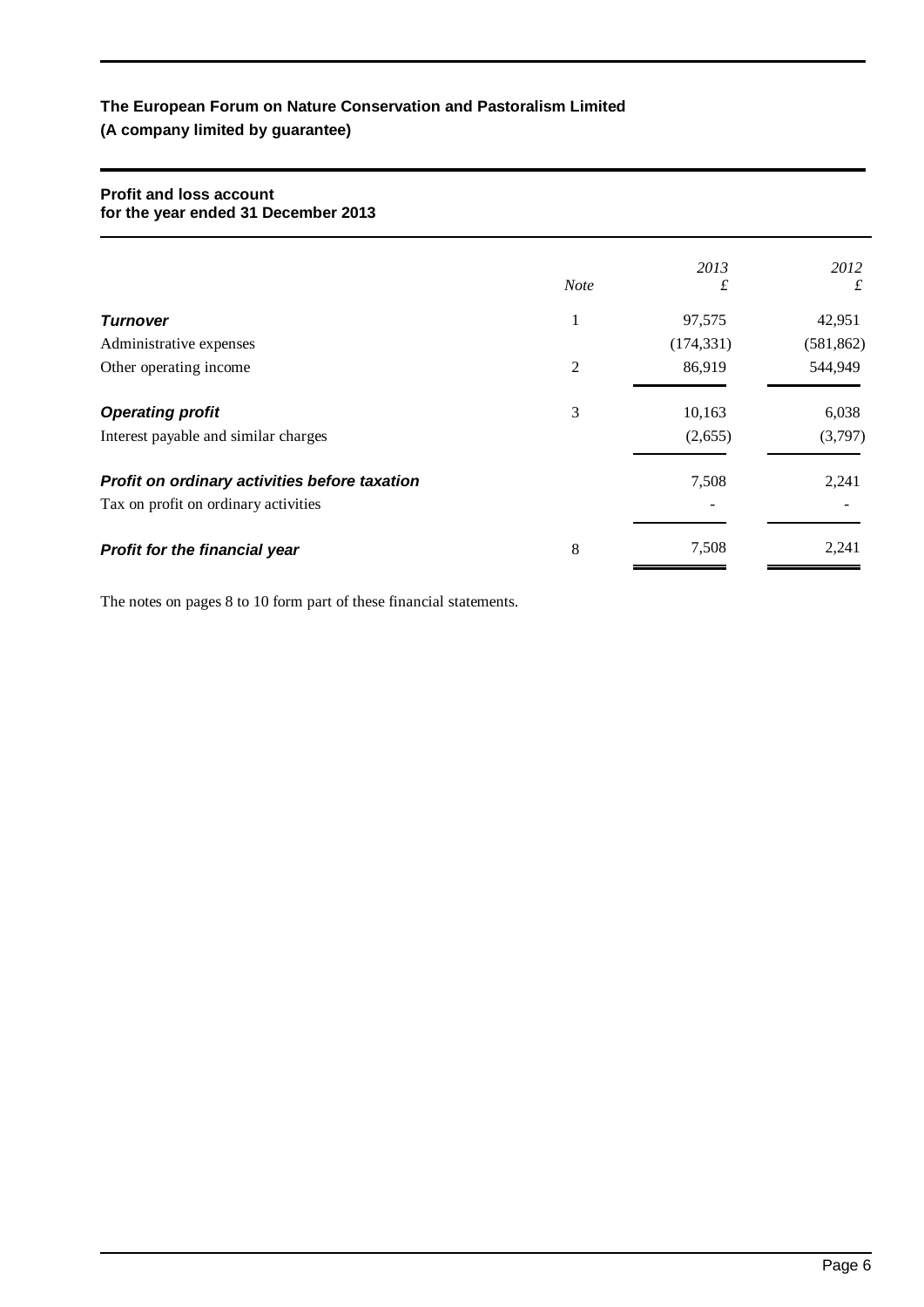**Registered number: 03150755**

### **Balance sheet as at 31 December 2013**

|                                                          | <b>Note</b> | $\pounds$ | 2013<br>$\pounds$ | $\pounds$  | 2012<br>$\pounds$ |
|----------------------------------------------------------|-------------|-----------|-------------------|------------|-------------------|
| <b>Current assets</b>                                    |             |           |                   |            |                   |
| <b>Stocks</b>                                            |             | 2,302     |                   | 2,696      |                   |
| Debtors                                                  | 5           | 45,196    |                   | 172,068    |                   |
| Cash at bank                                             |             | 29,352    |                   | 38,262     |                   |
|                                                          |             | 76,850    |                   | 213,026    |                   |
| <b>Creditors:</b> amounts falling due within one<br>year | 6           | (64, 493) |                   | (208, 177) |                   |
| <b>Net current assets</b>                                |             |           | 12,357            |            | 4,849             |
| <b>Net assets</b>                                        |             |           | 12,357            |            | 4,849             |
| <b>Capital and reserves</b>                              |             |           |                   |            |                   |
| Profit and loss account                                  | 8           |           | 12,357            |            | 4,849             |
|                                                          |             |           | 12,357            |            | 4,849             |

The financial statements have been prepared in accordance with the provisions applicable to small companies within Part 15 of the Companies Act 2006 and in accordance with the Financial Reporting Standard for Smaller Entities (effective April 2008).

The financial statements were approved and authorised for issue by the board and were signed on its behalf by:

#### **D G L Jones** Director

Date:

The notes on pages 8 to 10 form part of these financial statements.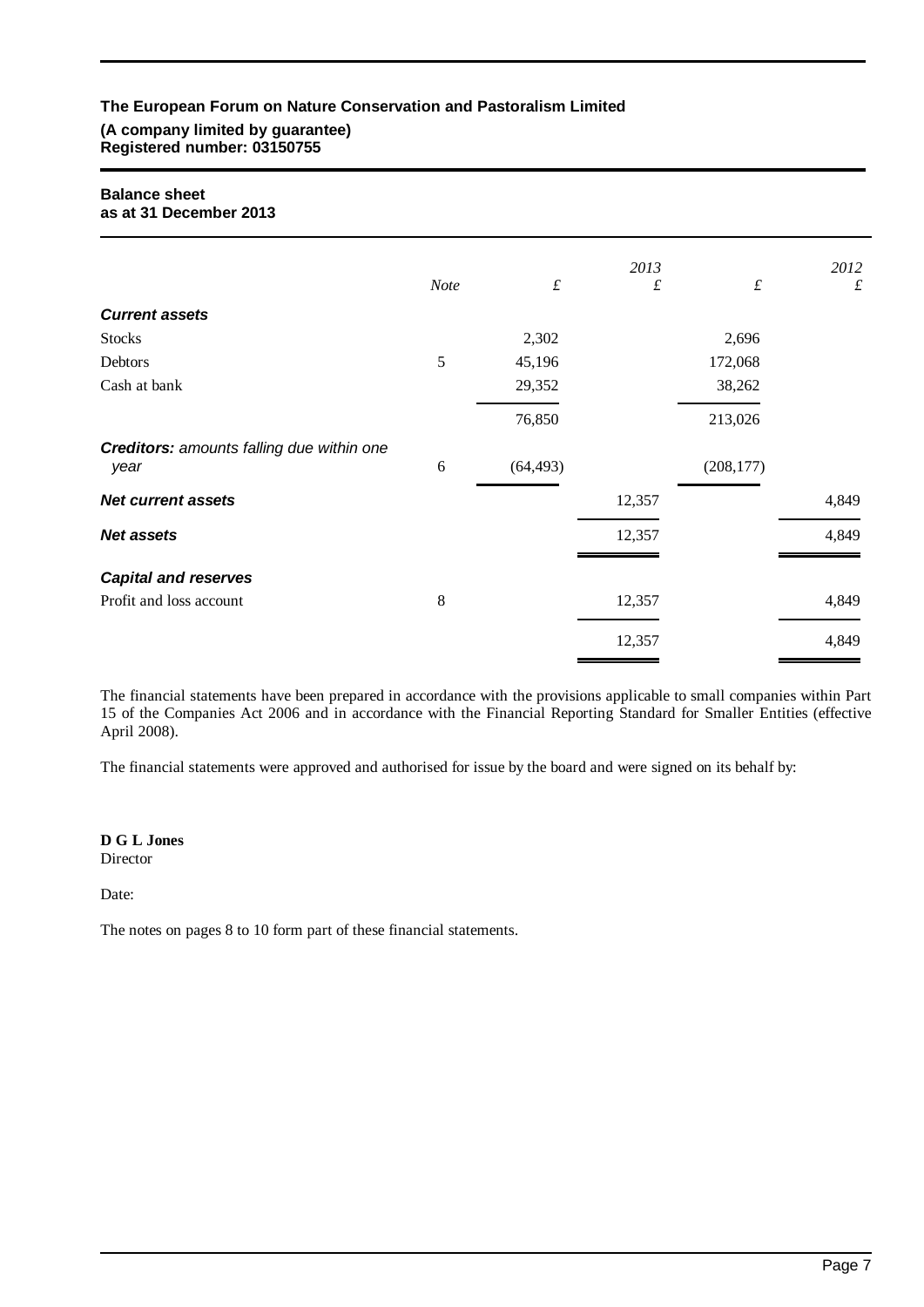**Notes to the financial statements for the year ended 31 December 2013**

### **1. Accounting policies**

### *1.1 Basis of preparation of financial statements*

The financial statements have been prepared under the historical cost convention and in accordance with the Financial Reporting Standard for Smaller Entities (effective April 2008).

## *1.2 Fundamental accounting concept*

The company recorded a profit of £7,508 in the year and as at 31 December 2013 has net assets of £12,357 (2012 - £4,849). The directors have reviewed budgets for a period of at least 12 months from the date of signing these financial statements and have concluded that sufficient cash flow should be available to enable the company to continue to trade and meet its liabilities as they fall due.

The company applies for project funding each year from bodies such as the EU. Future projects to be carried out are dependent on obtaining grant funding, which cannot be guaranteed. The cost base of the company is flexible, so as to match the level of activity carried out. The company has access to short term unsecured loans from related parties to bridge funding gaps while awaiting grant payments, which may be paid retrospectively.

The directors believe that it is therefore appropriate to prepare the financial statements on the going concern basis.

### *1.3 Turnover*

Turnover comprises revenue recognised by the Company in respect of goods and services supplied during the year, exclusive of Value Added Tax.

## *1.4 Foreign currencies*

Monetary assets and liabilities denominated in foreign currencies are translated into sterling at rates of exchange ruling at the balance sheet date.

Transactions in foreign currencies are translated into sterling at the rate ruling on the date of the transaction.

Exchange gains and losses are recognised in the Profit and loss account.

### *1.5 Government grants*

EU and UK government grants relating to the principal activities of the company are credited to the Profit and loss account as the project progresses so as to match the grant receivable with the related expenditure.

## **2. Other operating income**

|                          | 2013<br>£ | 2012    |
|--------------------------|-----------|---------|
| Grant funding receivable | 86,374    | 544,949 |
| Donations received       | 545       |         |
|                          | 86,919    | 544,949 |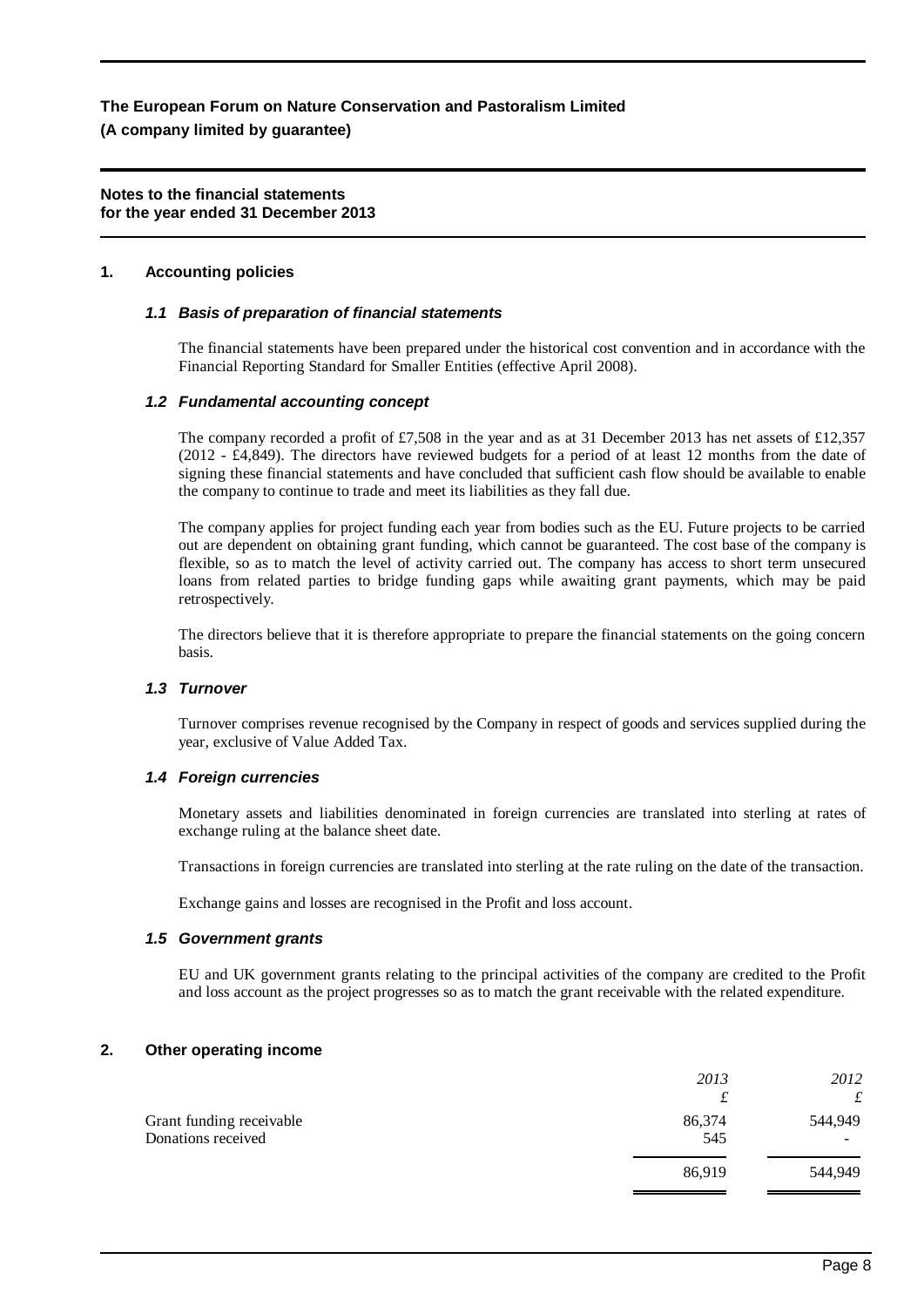## **Notes to the financial statements for the year ended 31 December 2013**

## **3. Operating profit**

The operating profit is stated after charging/(crediting):

| £                 | 2012<br>£       |
|-------------------|-----------------|
| 4,800<br>(6, 643) | 6,111<br>12,232 |
|                   |                 |
| 2013<br>£         | 2012<br>£       |
| 69,818            | 194,695         |
|                   |                 |

## **5. Debtors**

|               | 2013   | 2012    |
|---------------|--------|---------|
|               | £      | £       |
| Trade debtors | 4,632  | 167,746 |
| Other debtors | 40,564 | 4,322   |
|               |        |         |
|               | 45,196 | 172,068 |

### **6. Creditors:**

**Amounts falling due within one year**

|                                    | 2013   | 2012    |
|------------------------------------|--------|---------|
|                                    |        | £       |
| Trade creditors                    | 30,351 | 82,705  |
| Other taxation and social security | 1,761  | 17,420  |
| Other creditors                    | 32,381 | 108,052 |
|                                    | 64,493 | 208,177 |

## **7. Company status**

The company is a private company limited by guarantee and consequently does not have share capital. Each of the members is liable to contribute an amount not exceeding £1 towards the assets of the company in the event of liquidation.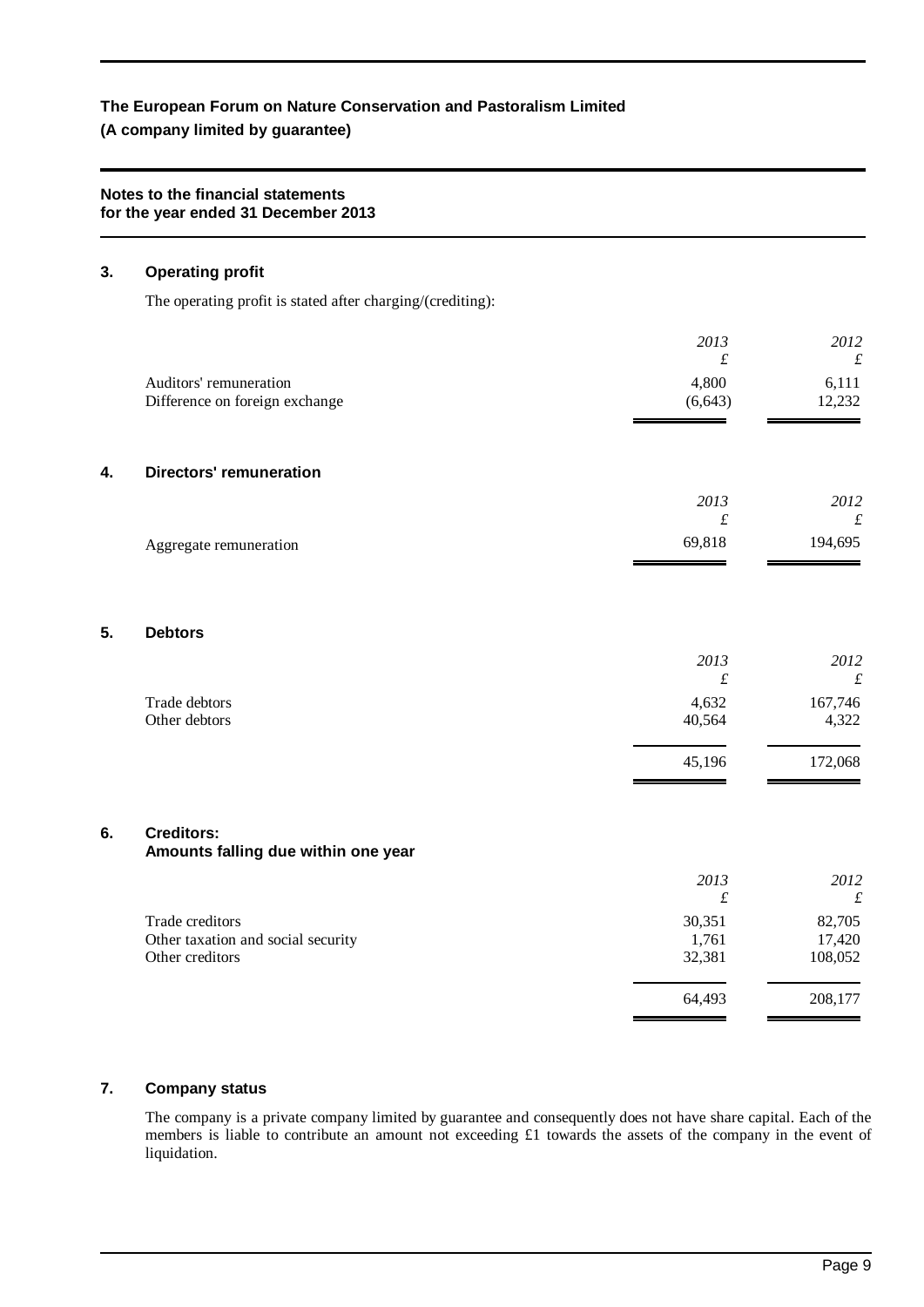## **Notes to the financial statements for the year ended 31 December 2013**

## **8. Reserves**

|                                                    | Profit and loss<br>account<br>£ |
|----------------------------------------------------|---------------------------------|
| At 1 January 2013<br>Profit for the financial year | 4,849<br>7,508                  |
| At 31 December 2013                                | 12,357                          |

## **9. Related party transactions**

During the year, loans advanced in the year ended 31 December 2012 of £20,000 by G Beaufoy and €6,000 by X Poux were repaid inclusive of interest at 6.5% per annum.

These loans were included within other creditors in note 6 above.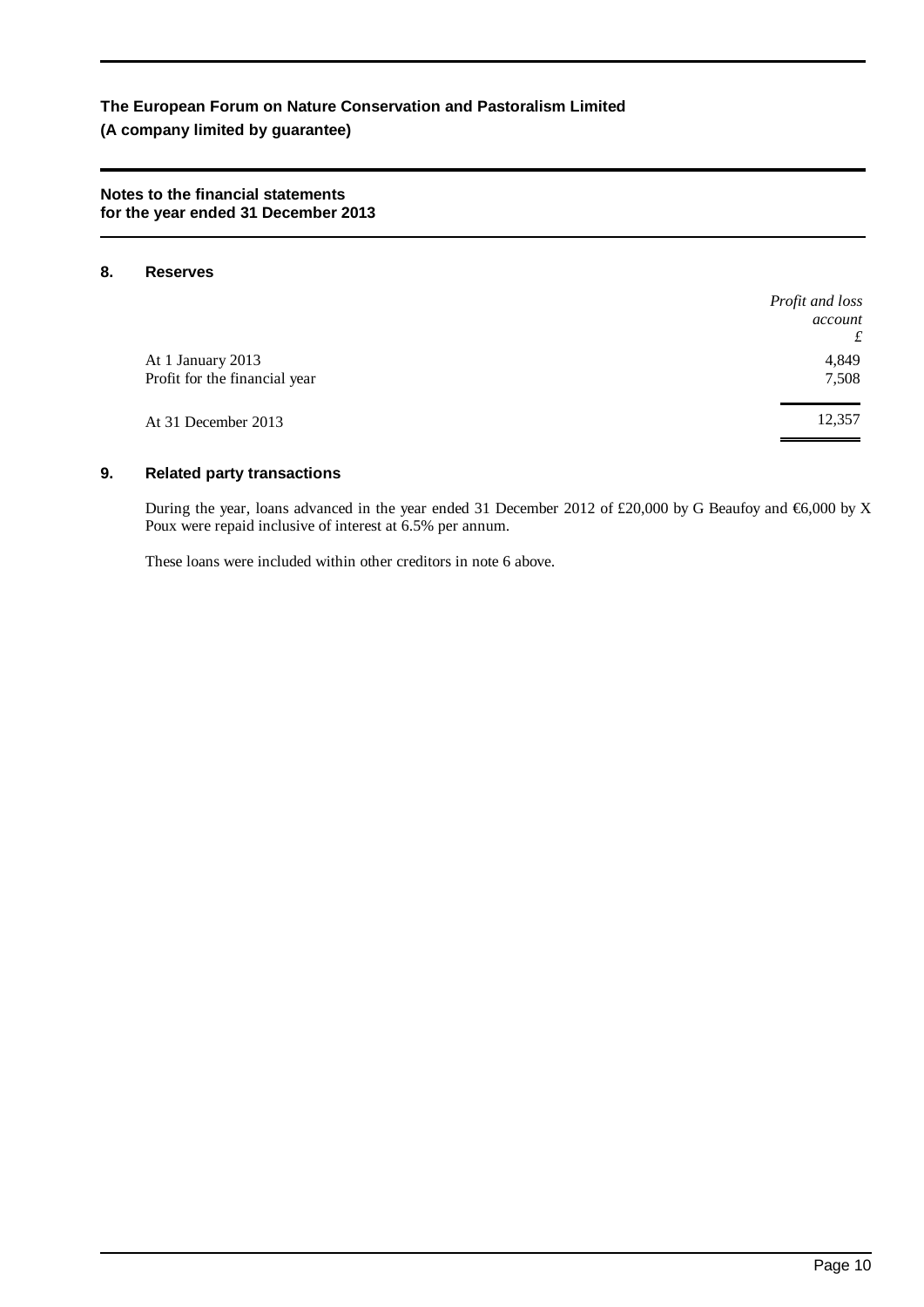## **Detailed trading and profit and loss account for the year ended 31 December 2013**

|                         | Page | 2013<br>£  | 2012<br>$\pounds$ |
|-------------------------|------|------------|-------------------|
| <b>Turnover</b>         |      | 97,575     | 42,951            |
| Other operating income  | 12   | 86,919     | 544,949           |
|                         |      | 184,494    | 587,900           |
| <b>Less: Overheads</b>  |      |            |                   |
| Administration expenses | 12   | (174, 331) | (581, 862)        |
| <b>Operating profit</b> |      | 10,163     | 6,038             |
| Interest payable        |      | (2,655)    | (3,797)           |
| Profit for the year     |      | 7,508      | 2,241             |